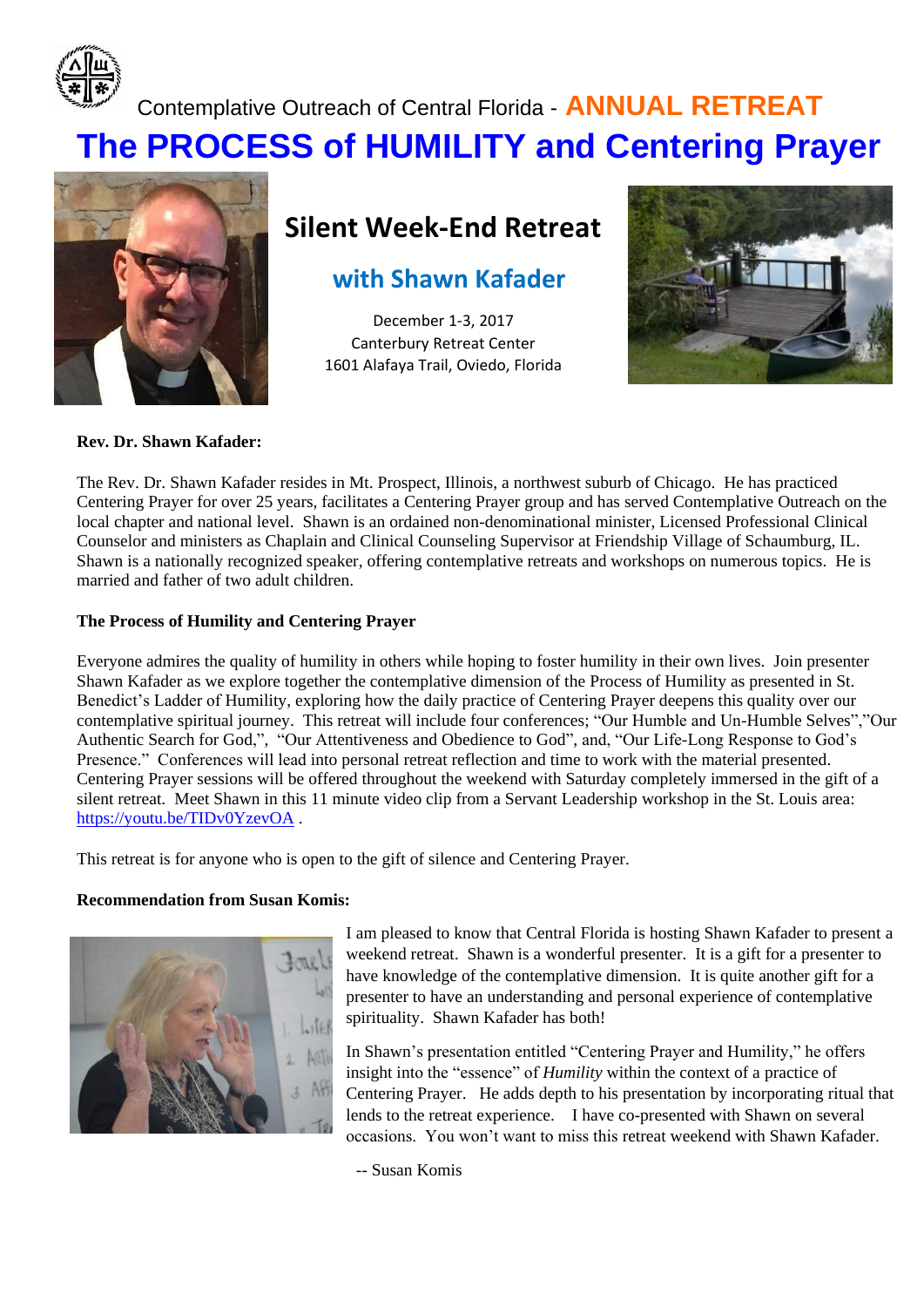

#### **Retreat information:**

Registration will be from 4:30 to 5:30 pm Friday, December 1st. Dinner at 6:00 pm. The retreat concludes at 11:00 am Sunday. Rooms are shared (two to a room) with private bath. A few private rooms are available (on a first come first serve basis). Total cost: **\$235** for shared rooms, **\$290** for private rooms. We are also offering a commuter rate of \$120. These rates include all meals. *Scholarships are available in case of need. Please have your facilitator contact Nestor at (407) 415 7161.*

**Take a look at beautiful Canterbury Retreat Center site:** [http://canterburyretreat.org](http://canterburyretreat.org/) 



**See Registration form below**